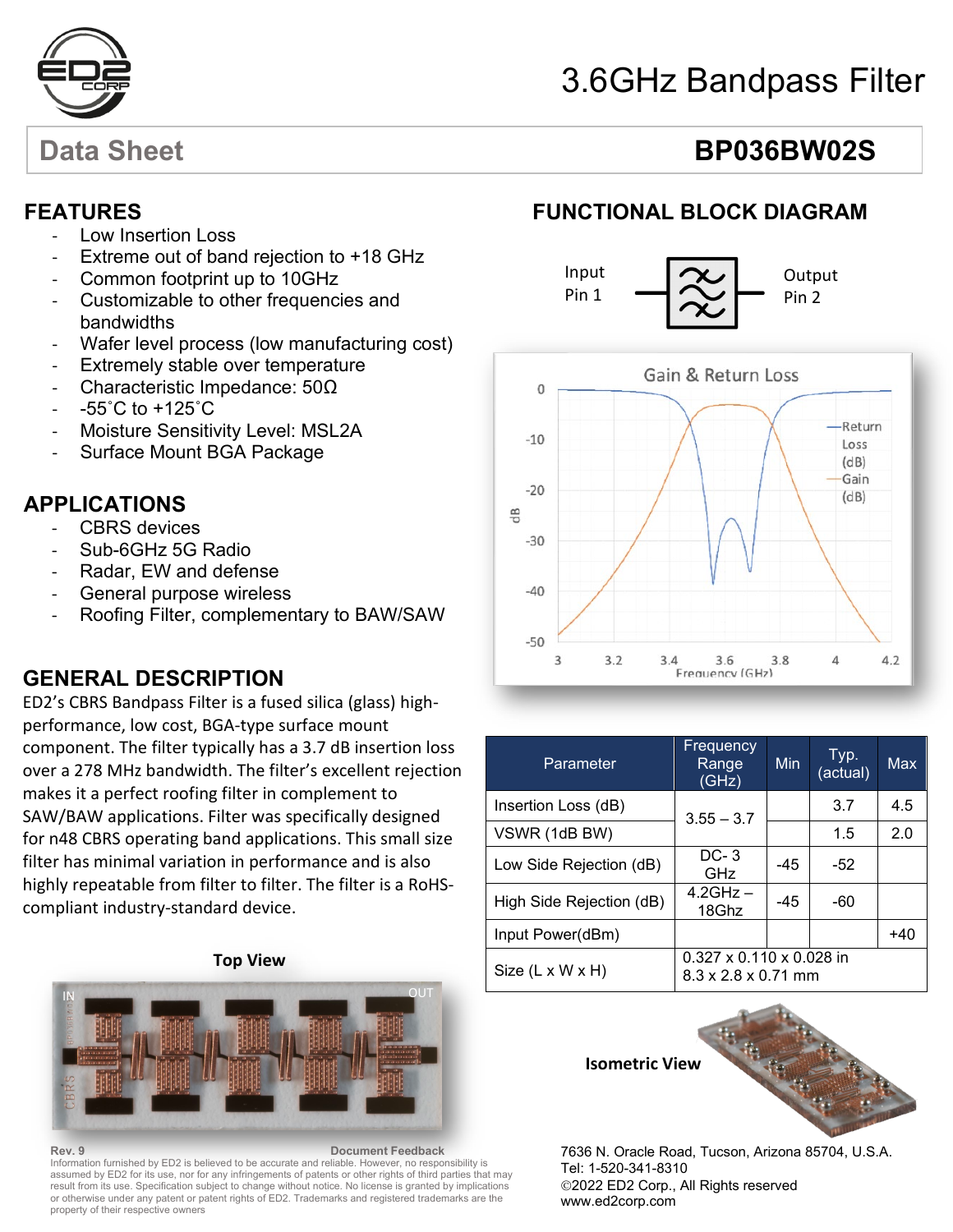

# 3.6GHz Bandpass Filter

# Data Sheet **BP036BW02S**





### **Rev. 9 Document Feedback** Information furnished by ED2 is believed to be accurate and reliable. However, no responsibility is assumed by ED2 for its use, nor for any infringements of patents or other rights of third parties that may result from its use. Specification subject to change without notice. No license is granted by implications or otherwise under any patent or patent rights of ED2. Trademarks and registered trademarks are the property of their respective owners

7636 N. Oracle Road, Tucson, Arizona 85704, U.S.A. Tel: 1-520-341-8310 2022 ED2 Corp., All Rights reserved www.ed2corp.com